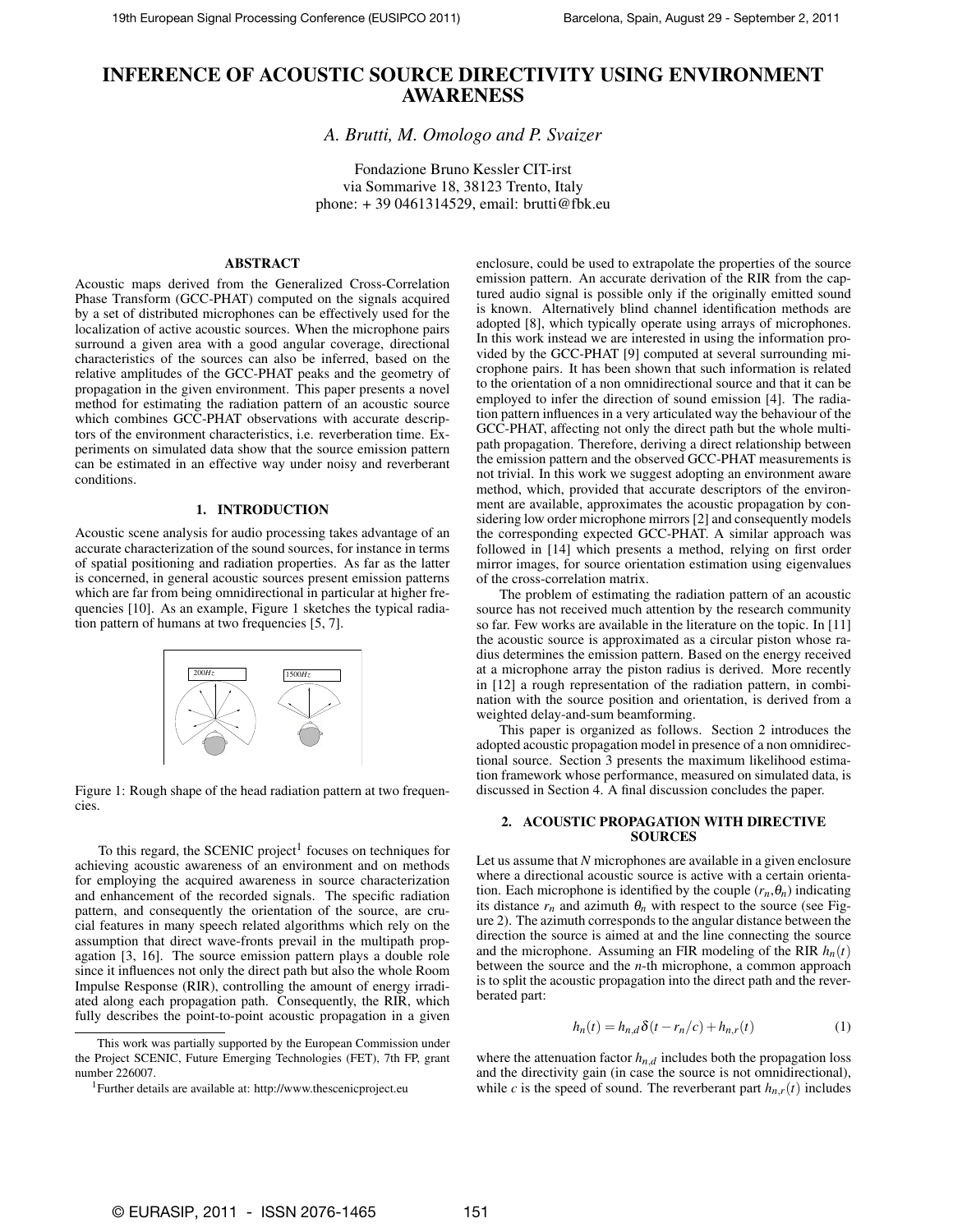

Figure 2: Reference diagram for the notation adopted in the paper.

all the other arrivals due to the multipath propagation.

Now, let us consider *M* microphone pairs obtained out of the *N* microphones and denote with  $\lambda_m$  and  $\varphi_m$  the distance and azimuth of the center of the *m*-th pair. Given the geometrically computed time difference of arrival  $\tau_m(\mathbf{p})$  at microphone pair *m* for a source in spatial position **p**, we indicate with  $\gamma_m(t)$  the value of the GCC-**PHAT**  $C_m$  at microphone pair *m* computed for time lag  $\tau_m$  at time instant *t*:

$$
\gamma_m(t) = C_m(t, \tau_m(\mathbf{p})) \tag{2}
$$

It can be shown that under diffuse reverberation and ideal propagation,  $\gamma_m(t)$  is proportionally related to the Direct-to-Reverberant ratio DRR at pair *m*. If the emitting source has directional properties, the DRR is influenced not only by the multipath propagation but also by the specific azimuthal distance between source and microphones (i.e. the angle  $\theta_n$  in Figure 2). Even though the radiation properties of an acoustic source are frequency dependent, for the sake of simplicity we consider here an average directivity gain  $D(\psi)$  on a horizontal plane, defined in a way that its maximum is normalized to 1 at  $\psi = 0$  and is proportional to the overall power radiated in the various directions for azimuth  $-\pi \leq \psi < \pi$ . The attenuation factor associated to the direct propagation path can hence be defined as [10]:

$$
h_{n,d} = \frac{D(\theta_n)}{4\pi r_n} \tag{3}
$$

In case of directional microphones the receiver gain should be included in the above equation. According to eq. 3, if a microphone pair is not frontal to a directional source, the DRR, and hence  $\gamma_m(t)$ , is reduced leading to the derivation of cues related to the source orientation or emission characteristics [13, 18].

Unfortunately a closed form relationship between  $\gamma_m(t)$  and  $\varphi_m$ for a given source directivity gain is not available. In particular, the source directivity affects also the reverberant part of the RIR, since some paths are receiving lower energy, which, in combination with the non-linearity of the GCC-PHAT, complicates the problem considerably. Nonetheless, it is possible to take advantage of the connection between  $\gamma_m(t)$  and  $\varphi_m$  to classify the source directivity pattern using a sufficient number of observations with a reasonable angular resolution. Only a relative comparison between the emission patterns of two different sources irradiating sound in the same conditions is actually achievable in practice. As a matter of fact, GCC-PHAT is influenced by so many factors that just slightly changing the position of the source would result in a quite different distribution of  $\gamma_m(t)$  for any possible angle  $\varphi_m$ , preventing a practical derivation of an absolute descriptor of the radiation pattern.

#### **3. DIRECTIVITY ESTIMATION**

A more effective solution can be devised if knowledge of the environment is embedded in terms of reverberation time (or wall absorption coefficients), source position and orientation, and microphone locations. Although a plethora of robust algorithms related to source localization [19] and estimation of source orientation exists [4, 13, 18], only recently methods enabling the inference of acoustic properties of an enclosure have appeared in the literature. In [15] a method for blind estimation of the reverberation time is presented, while in [6, 17] methods for reflector characterization and room geometry inference are described. If that information was available, the RIR at the *n*-th microphone could be approximated using the image method [1] by mirroring the microphone position with respect to the 6 surfaces of a parallelepipedic enclosure up to the images of order *I*. Denoting with  $(n, i)$  the *i*-th mirror image of the *n*-th microphone, an approximated RIR can be obtained as:

$$
\hat{h}_n^I(t) = \sum_{i=0}^{6^I} h_{n,i} \delta(t - r_{n,i}/c)
$$
\n(4)

Assuming a constant absorption coefficient  $\beta$  for all the surfaces, the attenuation  $h_{n,i}$  of the propagation path associated to the *i*-th image of the *n*-th microphone is:

$$
h_{n,i} = \beta^{w_{n,i}} \frac{D(\theta_{n,i})}{4\pi r_{n,i}} \tag{5}
$$

where  $w_{n,i}$  is the number of reflections associated to the specific propagation path,  $\theta_{n,i}$  is the azimuth of the image microphone and  $r_{n,i}$  is the length of the path. Note that  $i = 0$  refers to the direct path, i.e. when the microphone is not mirrored. The above derivation can be easily generalized for the case in which  $\beta$  is not constant. From the approximated RIRs  $\hat{h}_n^I(t)$ , an expected value of the GCC-PHAT at a generic microphone pair *m* can be derived as [9]:

$$
\hat{\gamma}_m = \int_{-\infty}^{\infty} \frac{\hat{H}_{m1}(f)\hat{H}_{m2}^*(f)}{|\hat{H}_{m1}(f)||\hat{H}_{m2}(f)|} e^{j2\pi f \tau_m} \mathrm{d}f \tag{6}
$$

where  $\hat{H}_{m1}$  and  $\hat{H}_{m2}$  are the Fourier Transforms of the two approximated RIRs of the microphones forming the *m*-th pair. Given  $\hat{\gamma}_m$ , it is reasonable to model the observed  $\gamma_m(t)$  as Gaussian random variables:

$$
\gamma_m(t) \in \mathcal{N}(\hat{\gamma}_m, \sigma_\gamma)
$$

where, for the sake of simplicity, the standard deviation  $\sigma_{\gamma}$  is assumed to be equivalent at all microphone pairs. Consequently we can set up a maximum likelihood framework for estimating the directivity pattern of the emitting source. To simplify the estimation task we parametrize the average emission pattern as follows:

$$
D(\psi,\rho) = \left(\frac{1+\cos(\psi)}{2}\right)^{\rho} \tag{7}
$$

which is basically a cardioid-like emission pattern where the exponent  $\rho$  determines the directivity of the source (when  $\rho = 0$  the emission pattern is omnidirectional). The above model allows us to define the expected value  $\hat{\gamma}_m$  as function of  $\rho$ :  $\hat{\gamma}_m(\rho)$ . Given the set  $\mathbf{\gamma}(t) = [\gamma_0(t), \gamma_1(t), \dots, \gamma_{M-1}(t)]$  of GCC-PHAT observations at time instant *t*, we are interested in maximizing the probability *P*( $\rho$ | $\gamma(t)$ ) of  $\rho$  given  $\gamma(t)$  for any time instant *t*. For the sake of simplicity we drop hereafter the dependency on time. Applying the Bayes rule and under the assumption that observations are independent and identically distributed, the solution is equivalent to maximizing  $P(\gamma|\rho)$  which can be written as:

$$
P(\pmb{\gamma}|\rho) = \prod_{m} P(\gamma_m|\rho) \tag{8}
$$

$$
= \prod_{m} \frac{1}{\sqrt{2\pi}\sigma_{\gamma}} e^{-\frac{1}{2} \left( \frac{\gamma_{m} - \hat{\gamma}_{m}(\rho)}{\sigma_{\gamma}} \right)^2}
$$
(9)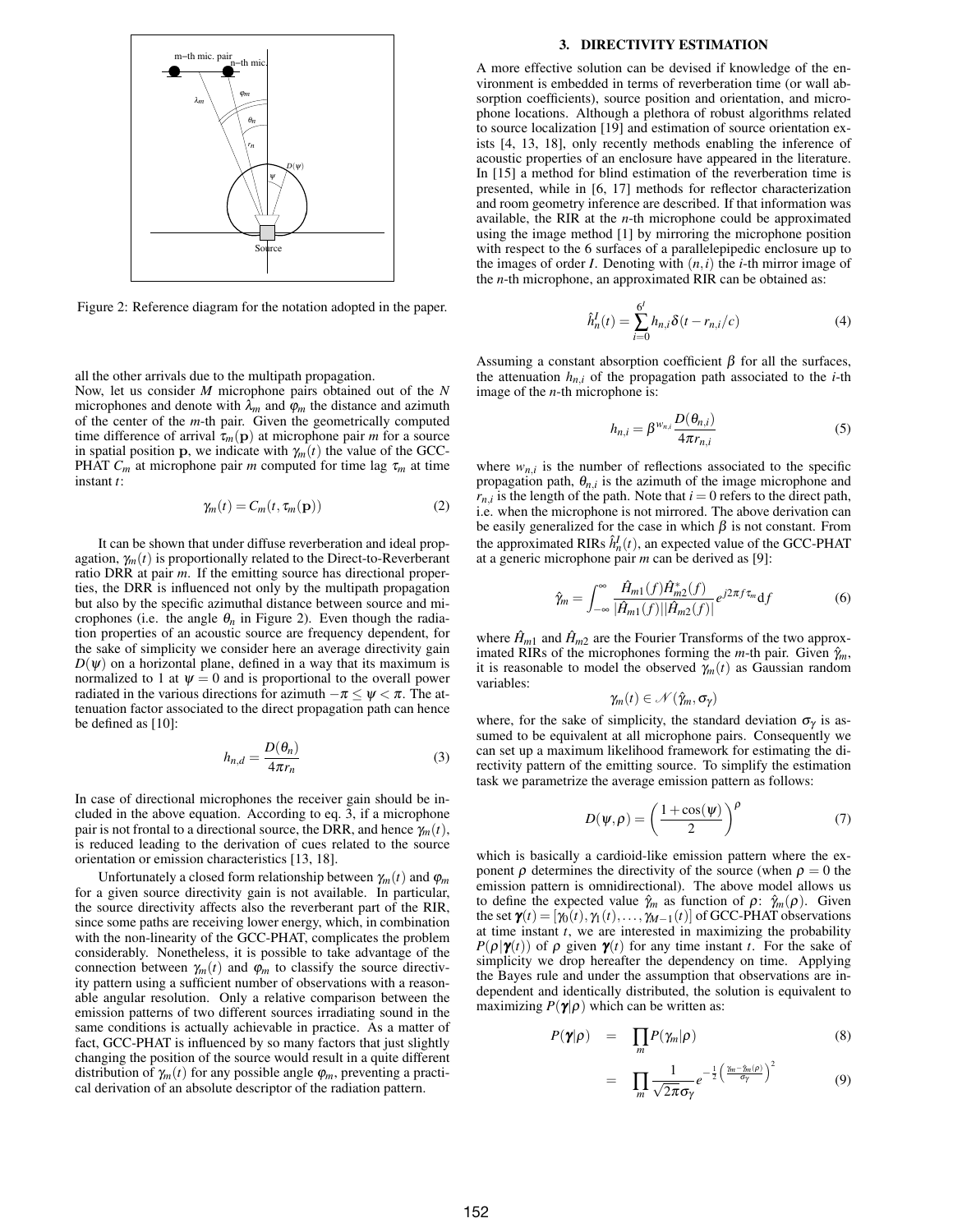Applying logarithm and removing constants and terms not depending on  $\rho$ , we can reformulate the above equation as:

$$
\mathscr{L}(\mathbf{\gamma}|\rho) = \sum_{m} \left( 2\gamma_m \hat{\gamma}_m(\rho) - \gamma_m^2 - \hat{\gamma}_m^2(\rho) \right) \tag{10}
$$

from which we can define the maximum likelihood estimator for the directivity parameter  $\rho$ :

$$
\overline{\rho}(t) = \arg\max_{\rho} \mathcal{L}(\gamma|\rho)
$$
 (11)

Note that the estimation obtained in eq. 11 is for a specific time instant and uses a single set of observations  $\gamma(t)$ .

Finally, it is worth mentioning that the proposed method can work only in presence of reverberation. As a matter of fact, under anechoic conditions all the emission patterns are equivalent to an omnidirectional one from the GCC-PHAT perspective. The model  $\hat{h}^I_n(t)$  must hence capture the reverberation properties of the environment considering at least the low order reflections (i.e.  $I > 0$ ). This way the adopted method is also robust against the presence of strong reflections that may artificially increase some of the <sup>γ</sup>ˆ*<sup>m</sup>* resulting in erroneous estimates of the emission pattern.

# **4. EXPERIMENTAL ANALYSIS**

To validate the proposed estimator, we simulated a dense microphone distribution where omnidirectional sensors are positioned all around the walls of a 5x6 meters room. Given an inter-microphone distance of 20cm, 110 microphones are considered, all of them at the same height. Each microphone is coupled for GCC-PHAT computation with the adjacent one resulting in  $M = 110$  pairs. Figure 3 shows a simplified outline of the experimental set up and the source position. For each microphone a RIR at 16kHz is generated



Figure 3: Simplified outline of the experimental set up (with only 42 microphones).

through the image method considering various reverberation times and 5 different values of the directivity parameter  $\rho$  : 0, 2, 4, 6, 8. Figure 4 shows the 5 resulting radiation patterns in dB: note that the two most directive patterns are quite similar. The resulting RIRs are



Figure 4: The 5 emission patterns taken into consideration.

used to filter a speech utterance of 4 seconds, in order to generate the signals as acquired by the microphones. White noise is then added to account for the effects of environmental noise considering 3 possible SNRs: 30dB, 20dB and 10dB. Given an analysis window of  $2^{14}$  samples with overlap 50%, a sequence of GCC-PHAT observations is extracted from the acquired signals and is used to obtain independent estimates of the parameter  $\rho$  through eq. 11. Expected GCC-PHAT values are computed using 1st and 2nd order images. Since a closed-form solution of eq. 10 is not achievable, a grid of possible  $\rho$  is considered in the range  $[0,9.5]$  with step 0.5. The position of the source is assumed to be known, for instance as output of a source localization algorithm. We further assume that the reverberation time is known, from which  $β$  can be derived through the Sabine's formula. Performance is measured in terms of the estimation error  $\varepsilon_{\rho}$  = averaged over all time frames: In addition, the average estimation error  $\bar{\varepsilon}_{\rho}$ , obtained as average over all directivities for a given reverberation time and SNR is evaluated:

$$
\overline{\varepsilon}_{\rho} = \frac{1}{5} \sum_{\rho} |\varepsilon_{\rho}| \tag{12}
$$

#### **4.1 Results**

Figure 5 reports on the estimation error for various reverberation times  $(T_{60})$  and SNRs when only the 1st order mirrors are accounted for. Note that most of the errors are concentrated in the highly directive cases, with  $\rho = 8$  being the most critical directivity to estimate. In particular, we observe that as the reverberation increases the directivity tends to be underestimated since the adopted propagation model does not fit the actual propagation anymore. Conversely, low directivities are overestimated ( $\varepsilon_{\rho} > 0$ ). Figure 6 summarizes the



Figure 5: Estimation error  $\varepsilon_p$  when using only 1st order mirrors to derive the GCC-PHAT model. Results for different values of  $\rho$ ,  $T_{60}$ and SNR are reported.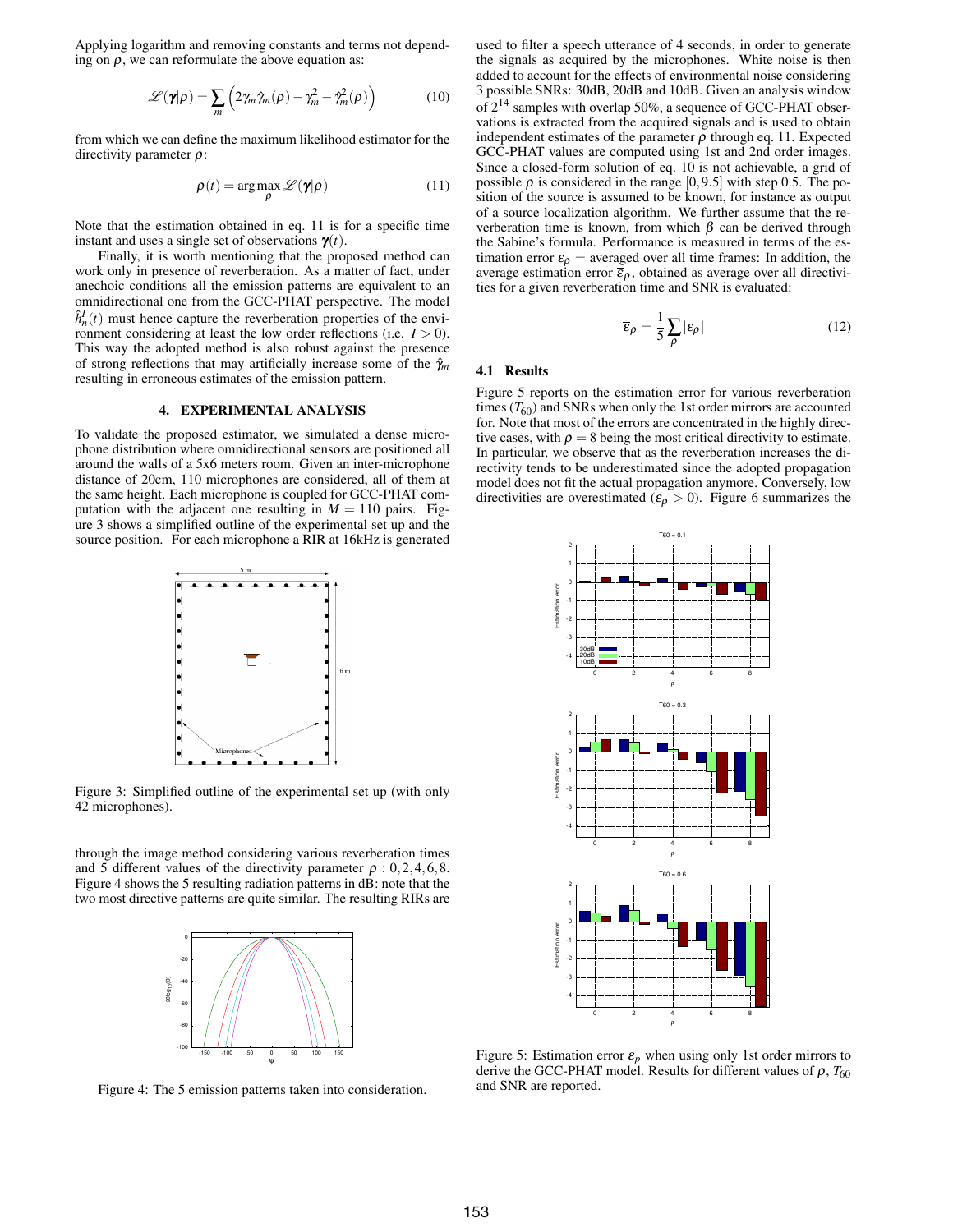performance in terms of average error over the 5 directivity patterns. As expected, when reverberation increases the performance progressively degrades with a clear gap between 10dB SNR and the other 2 cases. This is a consequence of the corruption of phase information induced by an increased level of additive noise which is not captured by the adopted GCC-PHAT model.



Figure 6: Average estimation error when using 1st order reflections.

In a similar way, Figures 7 and 8 present the results when the second order reflections are considered in the GCC-PHAT models. Note how the related performance is more robust against reverberation and noise, in particular when the SNR is above 10dB. Conversely, when the SNR is equal to 10dB the performance is similar to the case with  $I = 1$  and no gain is provided by using 2nd order mirror images.



Figure 7: Estimation error when using 2nd order mirrors under different reverberation times and SNRs.



Figure 8: Average estimation error when  $I = 2$ .

So far the proposed method was evaluated using a very dense microphone distribution which ensures a fine sampling of the GCC-PHAT in the angular domain. Considering the specific case in which SNR=20dB,  $T_{60} = 0.3s$  and  $I = 2$  we evaluate now the estimator capabilities when the number of available pairs is reduced of factors 5 and 10, maintaining the same intra-pair microphone distance and a uniform distribution of the pairs in space. Figure 9 reports the average estimation error. When  $M = 22$  only a slight performance reduction with respect to  $M = 110$  is observed (Figure 9(a)). Conversely, as shown in Figure 9(b), using 11 pairs results in an apparent performance degradation in particular under high SNR and low reverberation conditions.



Figure 9: Average estimation error when  $I = 2$  and a reduced number of microphone pairs is adopted.

Clearly the adopted method relies on an accurate estimation of the reverberation time from which the wall absorption coefficients can be approximated using the Sabine's formula. Figure 10 reports on the average estimation error when a mismatch occurs between the reverberation time adopted for computing the models and the actual one, which in this specific case is equal to 0.3 second. The